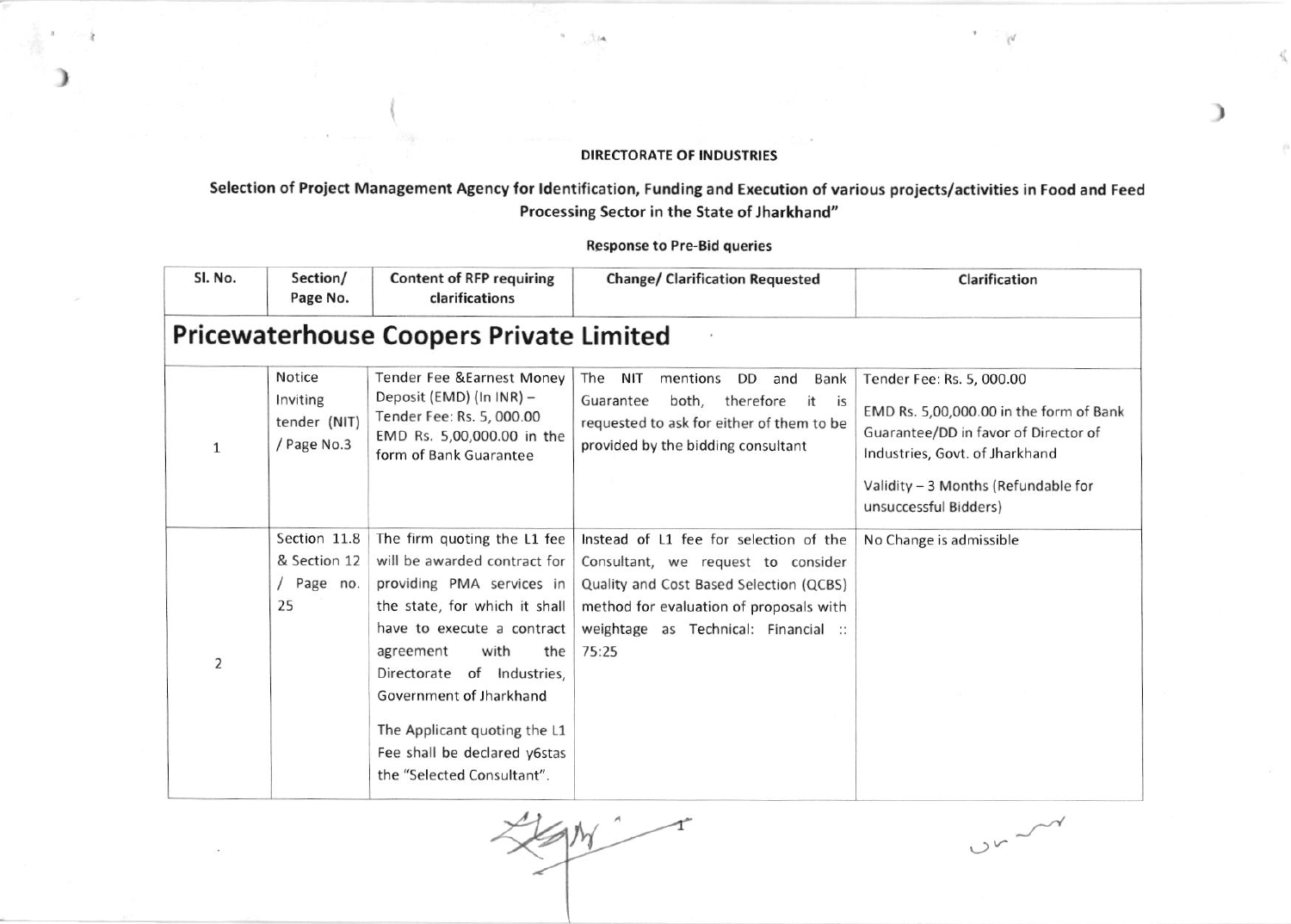| S                                                                                                                                       | 4                                                                            |                                                                                                                                |                            | ω                                                             |                                                                                                                             |                                      |                                                                                           | SI. No.                                           |
|-----------------------------------------------------------------------------------------------------------------------------------------|------------------------------------------------------------------------------|--------------------------------------------------------------------------------------------------------------------------------|----------------------------|---------------------------------------------------------------|-----------------------------------------------------------------------------------------------------------------------------|--------------------------------------|-------------------------------------------------------------------------------------------|---------------------------------------------------|
| Section<br>No. 20<br>5.1/Page                                                                                                           | Section 5.9/<br>Page no. 21                                                  |                                                                                                                                |                            |                                                               |                                                                                                                             |                                      | Page no. 22<br>Section<br>$\overline{6}$                                                  | Page No.<br>Section/                              |
| Manpower at Directorate of<br>Industries                                                                                                | based Application Platform<br>Developing an Online Portal<br>for the Schemes |                                                                                                                                |                            |                                                               |                                                                                                                             | Consultant                           | Team<br>Two experts<br>Lead<br>Q,<br>Project                                              | <b>Content of RFP requiring</b><br>clarifications |
| stage?<br>we add it during the project execution<br>For the additional Manpower, should we<br>mention it in the proposal stage or shall | IT expert<br>To develop an Online Portal, we need an                         | already proposed resources in RfP<br>May be considered along with the two<br>Food & Agri expert and<br>Agri value chain expert | Two additional members as: | for the assignment.<br>request to consider 4 members required | state Action plan for food processing; we<br>document on food processing as well as<br>dissemination to formation of vision | diverse as appraisal and information | work and comprising of activities<br>Considering the diversity of scope<br><b>as</b><br>우 | <b>Change/ Clarification Requested</b>            |
| No Change is admissible                                                                                                                 |                                                                              |                                                                                                                                |                            |                                                               |                                                                                                                             |                                      | No Change is admissible                                                                   | <b>Clarification</b>                              |

after

Z

 $S$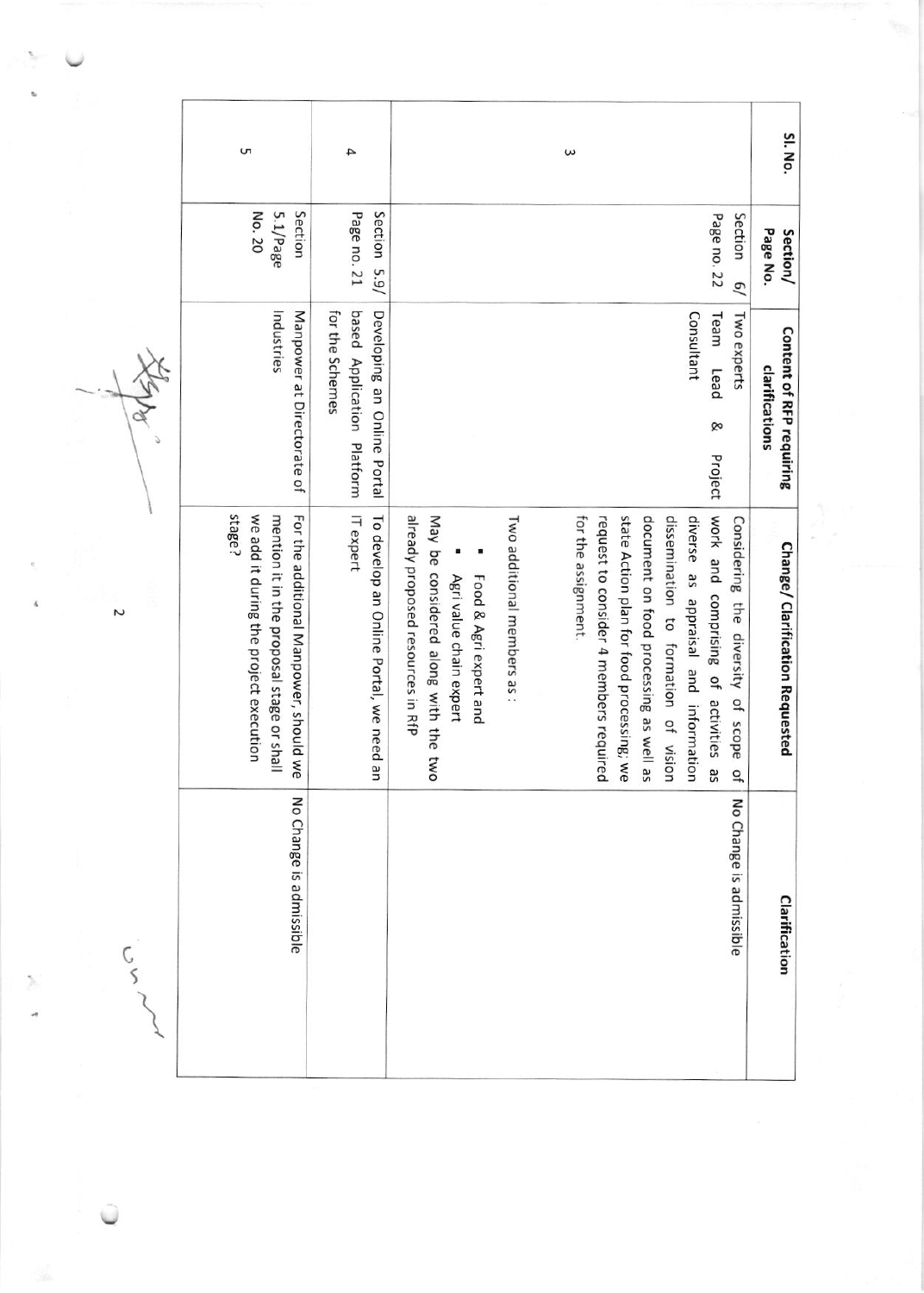| Sl. No. | Section/<br>Page No.                           | <b>Content of RFP requiring</b><br>clarifications                                                                                                                                                                                                                                                                                                                                                                             | <b>Change/ Clarification Requested</b>                                                           | Clarification                                                                 |
|---------|------------------------------------------------|-------------------------------------------------------------------------------------------------------------------------------------------------------------------------------------------------------------------------------------------------------------------------------------------------------------------------------------------------------------------------------------------------------------------------------|--------------------------------------------------------------------------------------------------|-------------------------------------------------------------------------------|
|         |                                                | <b>KPMG Advisory Services Pvt. Ltd.</b>                                                                                                                                                                                                                                                                                                                                                                                       |                                                                                                  |                                                                               |
| 6       | 3.1.1.<br>Technical<br>Capabilities/<br>Page 7 | Should<br>be<br>reputed<br>a<br>Institution/Company/Consul<br>Firm/Organization<br>ting<br>(Corporate House) with a<br>track record of providing<br>consulting/advisory services<br>Agriculture,<br>in<br>Food<br>Processing sector for more<br>than ten years in India. The<br>should<br>submit<br>Agency<br>relevant<br>proofs to that<br>effect.<br>with<br>Agencies<br>international<br>experience<br>would be preferred. | Request clarification on proof of<br>documents to be submitted. Which<br>documents are required? | Assignment Work Order                                                         |
| 7       | 3.1.1.<br>Technical<br>Capabilities/<br>Page 7 | The consultant should have<br>in-house<br>experts<br>with<br>required skill sets in food<br>processing, horticulture, Agri<br>business,<br>value<br>chain<br>analysis,<br>project<br>development,<br>project<br>appraisal monitoring and<br>reporting etc.                                                                                                                                                                    | Request clarification on proof of<br>documents to be submitted. Which<br>documents are required? | <b>HR</b> Certificate                                                         |
| 8       | 2.2                                            | Programme<br>Management<br>Agency (PMA) and all eligible                                                                                                                                                                                                                                                                                                                                                                      | We believe that this is a call for<br>submission of proposal. However the                        | Programme Management Agency (PMA)<br>and all eligible agencies are invited to |

 $\frac{3}{2}$  $k$  or  $\sim$  3

 $\sim$   $\sim$   $\sim$   $\sim$   $\sim$   $\sim$ 

 $\mathbb{R}^n \times \mathbb{R}^n$  .

)

 $\gamma$  ,  $\gamma$ 

 $\tau = -\mu$ 

)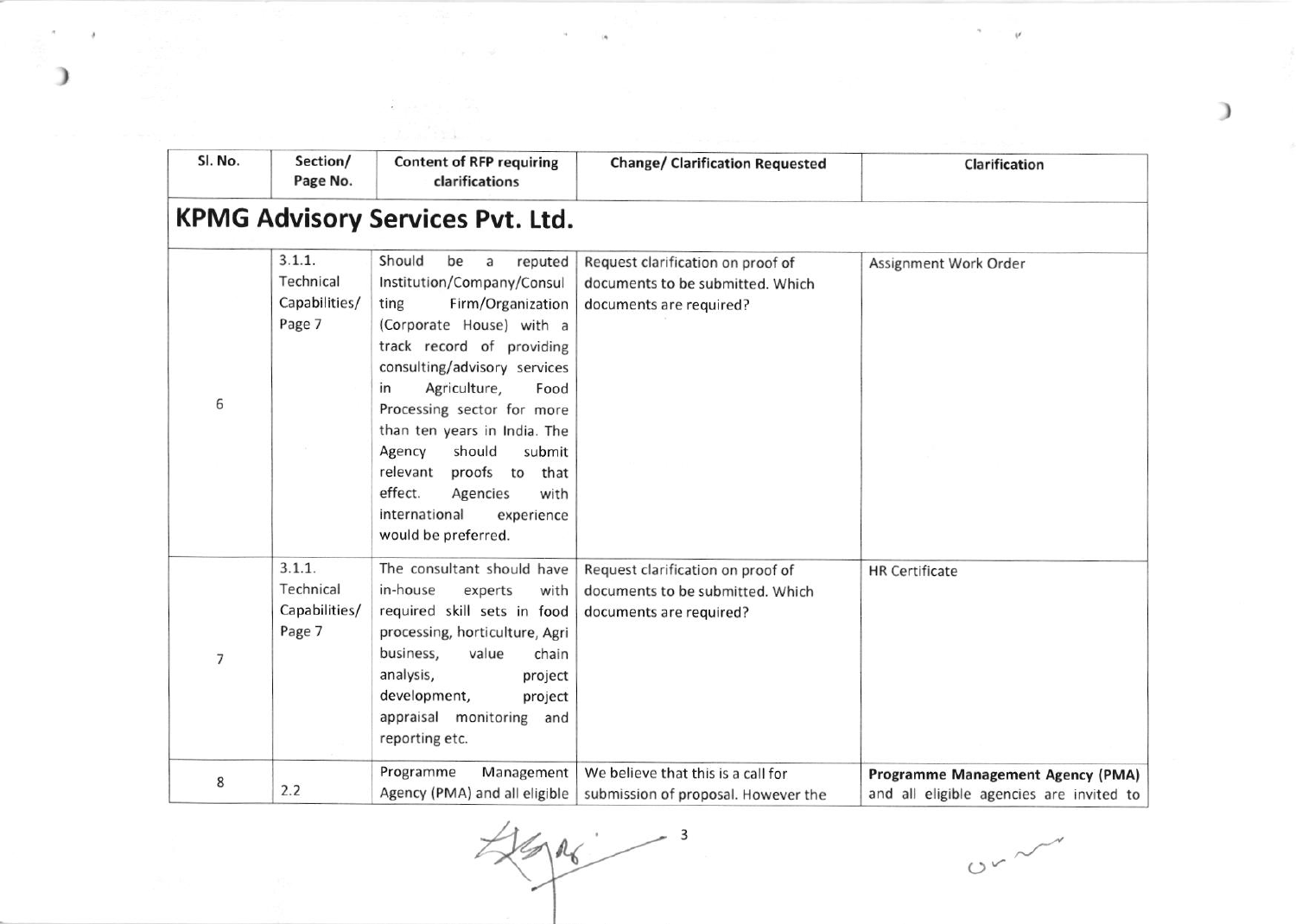| Sl. No. | Section/<br>Page No.                                         | <b>Content of RFP requiring</b><br>clarifications                                                                                                                                                                              | <b>Change/ Clarification Requested</b>                                                                                                                                                                                                                            | <b>Clarification</b>                                                                                                                                                                                                                                                                      |
|---------|--------------------------------------------------------------|--------------------------------------------------------------------------------------------------------------------------------------------------------------------------------------------------------------------------------|-------------------------------------------------------------------------------------------------------------------------------------------------------------------------------------------------------------------------------------------------------------------|-------------------------------------------------------------------------------------------------------------------------------------------------------------------------------------------------------------------------------------------------------------------------------------------|
|         | Resources<br>available in<br>the state:/<br>Page 5           | agencies<br>invited<br>are<br>to<br>submit an Expression<br>of<br>Interest (Eol) proposal in<br>this regard.                                                                                                                   | aforementioned statement is misleading<br>as it mentions about submission of Eol.<br>Please clarify.                                                                                                                                                              | submit their proposal in this regard.                                                                                                                                                                                                                                                     |
| 9       | 11.<br>Evaluation<br>and<br>Selection: /<br>11.5/ Page<br>25 | 11.5. The qualified<br>consultants would be<br>offered to make concept<br>presentation before the<br>designated committee of the<br>Directorate of Industries,<br>Government of Jharkhand.                                     | We request clarification on qualified<br>consultants as presentation marks is<br>included in total marks of Technical<br>proposal (i.e.100).<br>Please inform us on the total marks that<br>the consultant has to score to get<br>qualified for the presentation? | No change is admissible                                                                                                                                                                                                                                                                   |
| 10      | 11.<br>Evaluation<br>and<br>Selection: /<br>11.7/ Page<br>25 | 11.7. All the proposals of<br>evaluation of cost shall<br>include all the local taxes of<br>the state government and<br>shall include the service tax<br>and other relevant taxes to<br>be paid to the Government<br>of India. | We request for a clarification in this<br>regard. We believe that it should be GST<br>only                                                                                                                                                                        | All the proposals of evaluation of cost<br>shall include all the local taxes of the<br>state government and shall include the<br>GST and other relevant taxes to be paid<br>to the Government of India. The proposal<br>with lowest cost shall be given financial<br>score of 100 points. |
| 11      | 10. Bidding<br>Procedure: /<br>Page 24                       | The bidders are also<br>required to submit an<br><b>Earnest Money Deposit</b><br>(EMD) of Rs.5,00,000.00/-<br>(Rupees Five Lakh Only)<br>along with the bid in the                                                             | Please inform on the validity period of<br>the Bank Guarantee?                                                                                                                                                                                                    | 90 Days                                                                                                                                                                                                                                                                                   |

 $\mathcal{Z}$ 

)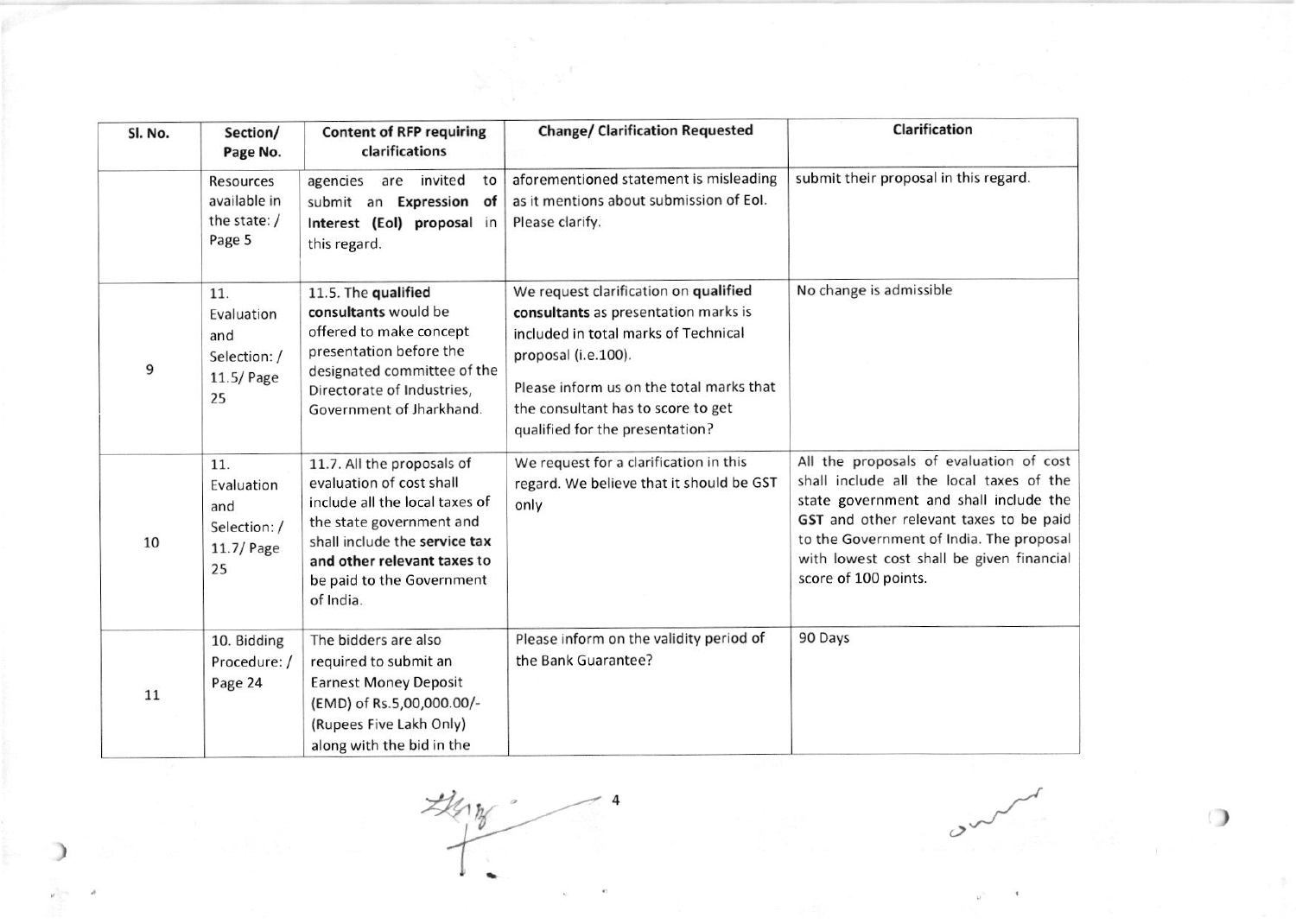| Sl. No. | Section/<br>Page No.                                                             | <b>Content of RFP requiring</b><br>clarifications                                                                                                                                                                                                                                                                                                                                                                           | <b>Change/ Clarification Requested</b>                                                                                                                                                                                                                                                                                                                                                                                                                                                                                                                                                                                                                                                                                         | Clarification           |
|---------|----------------------------------------------------------------------------------|-----------------------------------------------------------------------------------------------------------------------------------------------------------------------------------------------------------------------------------------------------------------------------------------------------------------------------------------------------------------------------------------------------------------------------|--------------------------------------------------------------------------------------------------------------------------------------------------------------------------------------------------------------------------------------------------------------------------------------------------------------------------------------------------------------------------------------------------------------------------------------------------------------------------------------------------------------------------------------------------------------------------------------------------------------------------------------------------------------------------------------------------------------------------------|-------------------------|
|         |                                                                                  | form of Bank Guarantee.                                                                                                                                                                                                                                                                                                                                                                                                     |                                                                                                                                                                                                                                                                                                                                                                                                                                                                                                                                                                                                                                                                                                                                |                         |
| 12      | Annexure II:<br><b>FORMAT</b><br><b>FOR POWER</b><br>OF<br>ATTORNEY /<br>Page 28 | issued by The Secretary,<br><b>Department of Information</b><br>Technology, Ranchi                                                                                                                                                                                                                                                                                                                                          | We request for a clarification in this<br>regard.                                                                                                                                                                                                                                                                                                                                                                                                                                                                                                                                                                                                                                                                              | No change is admissible |
| 13      | Evaluation<br>criteria:<br>Page<br>Number 24                                     | As per the RFP document,<br>the following has been<br>mentioned under point<br>number (b) of Evaluation<br>criteria:<br>1. Past experience of<br>working as a<br>Project/Programme<br>Management<br>Unit/Agency<br>(PMU/PMA) in<br>Agri/Horticulture/ food<br>processing programmes/<br>schemes with Central<br>and/or State<br>Government/ bilateral<br>or multilateral<br>international funding<br>agencies in the last 5 | The RFP has requested for team of $2$<br>members only and not a large team of 6-<br>7 members. Hence experience of the<br>firm in PMU/PMA assignments in<br>Agri/Horticulture/<br>food<br>processing<br>programmes/ schemes with Central and/<br>or State Government may not be<br>Instead having<br>domain<br>necessary.<br>in agri/horticulture/food<br>experience<br>processing projects only may be<br>considered sufficient for the firms.<br>In any case, the required resources has<br>to have experience in PMA/PMU<br>assignments in Agri/Horticulture/ food<br>processing programmes/ schemes in<br>central and/ or State<br>Government,<br>hence the deployed team will be well<br>versed with the nuances of Govt. | No change is admissible |

 $\begin{split} \frac{1}{\sqrt{2}}\sum_{\substack{1\leq i\leq n\\ (i,j)\neq j}}\frac{1}{\sqrt{2}}\sum_{\substack{1\leq i\leq n\\ (i,j)\neq j}}\frac{1}{\sqrt{2}}\sum_{\substack{1\leq i\leq n\\ (i,j)\neq j}}\frac{1}{\sqrt{2}}\sum_{\substack{1\leq i\leq n\\ (i,j)\neq j}}\frac{1}{\sqrt{2}}\sum_{\substack{1\leq i\leq n\\ (i,j)\neq j}}\frac{1}{\sqrt{2}}\sum_{\substack{1\leq i\leq n\\ (i,j)\neq j}}\frac{1}{$ 

 $t \in \sqrt{\mathcal{P}}$ 

 $\lambda$ 

 $\mathbf{I}$ 

KAN 3

 $0 - 1$ 

 $\mathcal{H}$ 

ü